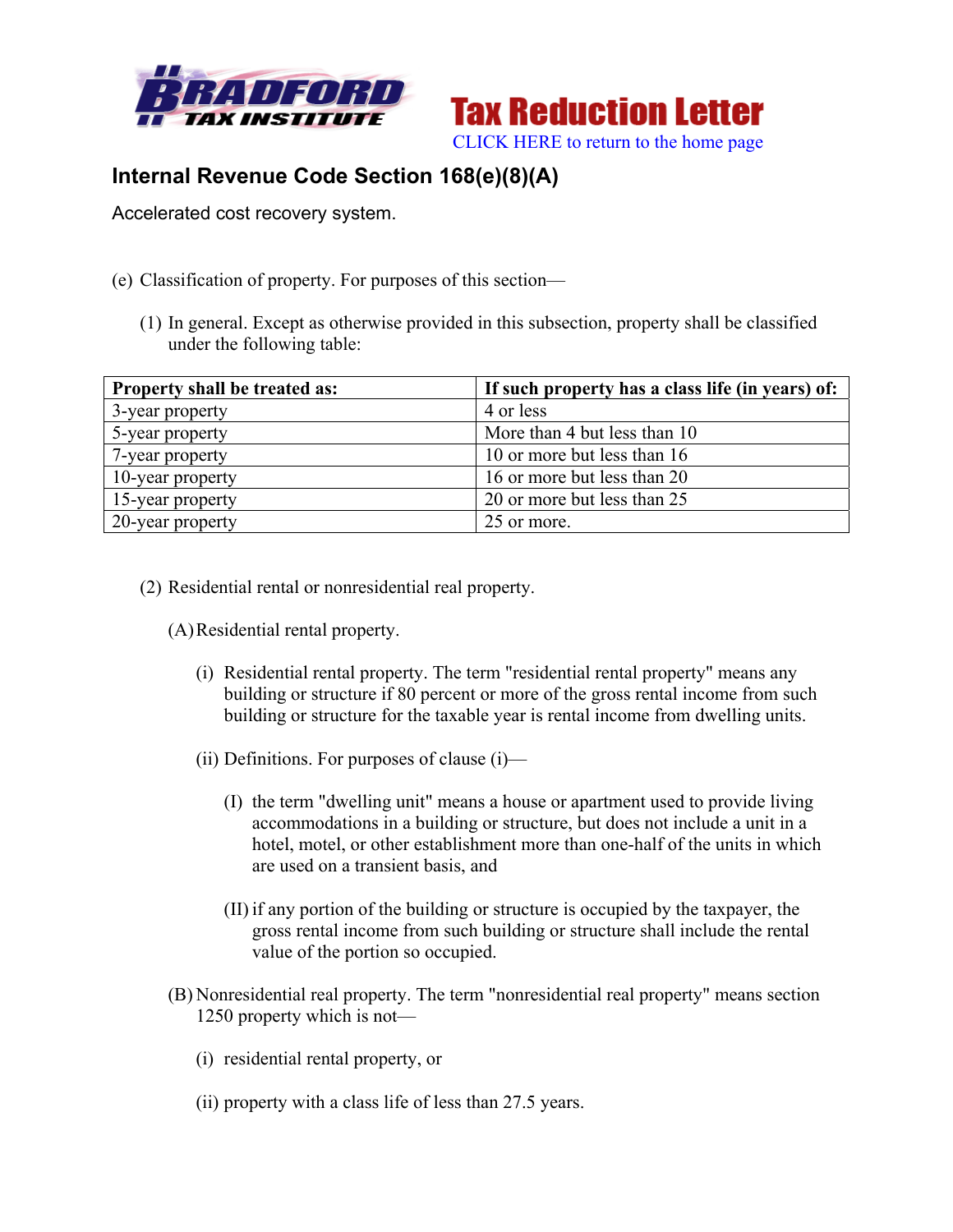(3) Classification of certain property.

(A)3-year property. The term "3-year property" includes—

- (i) any race horse—
	- (I) which is placed in service before January 1, 2014, and
	- (II) which is placed in service after December 31, 2013, and which is more than 2 years old at the time such horse is placed in service by such purchaser,
- (ii) any horse other than a race horse which is more than 12 years old at the time it is placed in service, and

(iii)any qualified rent-to-own property.

- (B) 5-year property. The term "5-year property" includes—
	- (i) any automobile or light general purpose truck,
	- (ii) any semi-conductor manufacturing equipment,

(iii)any computer-based telephone central office switching equipment,

(iv)any qualified technological equipment,

(v) any section 1245 property used in connection with research and experimentation,

(vi)any property which—

- (I) is described in subparagraph  $(A)$  of section  $48(a)(3)$  (or would be so described if "solar or wind energy" were substituted for "solar energy" in clause (i) thereof and the last sentence of such section did not apply to such subparagraph),
- (II) is described in paragraph (15) of section 48(l) (as in effect on the day before the date of the enactment of the Revenue Reconciliation Act of 1990) and is a qualifying small power production facility within the meaning of section  $3(17)(C)$  of the Federal Power Act (16 U.S.C. 796(17)(C)), as in effect on September 1, 1986, or
- (III) is described in section  $48(1)(3)(A)(ix)$  (as in effect on the day before the date of the enactment of the Revenue Reconciliation Act of 1990), and
- (vii) any machinery or equipment (other than any grain bin, cotton ginning asset, fence, or other land improvement) which is used in a farming business (as defined in section  $263A(e)(4)$ , the original use of which commences with the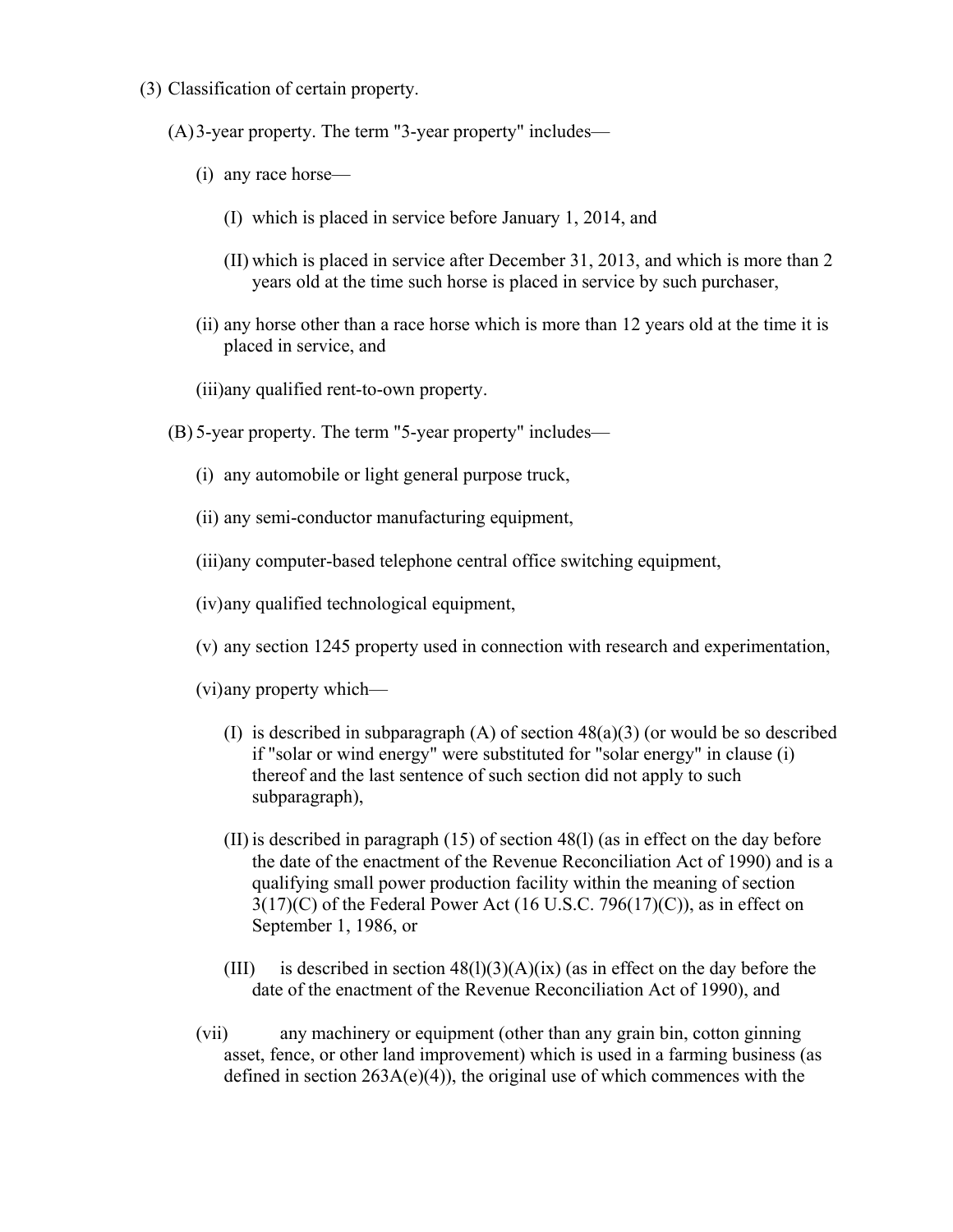taxpayer after December 31, 2008, and which is placed in service before January 1, 2010.

Nothing in any provision of law shall be construed to treat property as not being described in clause (vi)(I) (or the corresponding provisions of prior law) by reason of being public utility property (within the meaning of section  $48(a)(3)$ ).

(C) 7-year property. The term "7-year property" includes—

- (i) any railroad track and
- (ii) any motorsports entertainment complex,
- (iii)any Alaska natural gas pipeline,
- (iv)any natural gas gathering line the original use of which commences with the taxpayer after April 11, 2005, and
- (v) any property which—
	- (I) does not have a class life, and
	- (II) is not otherwise classified under paragraph (2) or this paragraph.

(D)10-year property. The term "10-year property" includes—

- (i) any single purpose agricultural or horticultural structure (within the meaning of subsection  $(i)(13)$ ),
- (ii) any tree or vine bearing fruit or nuts,
- (iii)any qualified smart electric meter, and
- (iv)any qualified smart electric grid system.
- (E) 15-year property. The term "15-year property" includes—
	- (i) any municipal wastewater treatment plant,
	- (ii) any telephone distribution plant and comparable equipment used for 2-way exchange of voice and data communications,
	- (iii)any section 1250 property which is a retail motor fuels outlet (whether or not food or other convenience items are sold at the outlet),
	- (iv)any qualified leasehold improvement property placed in service before January 1, 2010,
	- (v) any qualified restaurant property placed in service before January 1, 2010,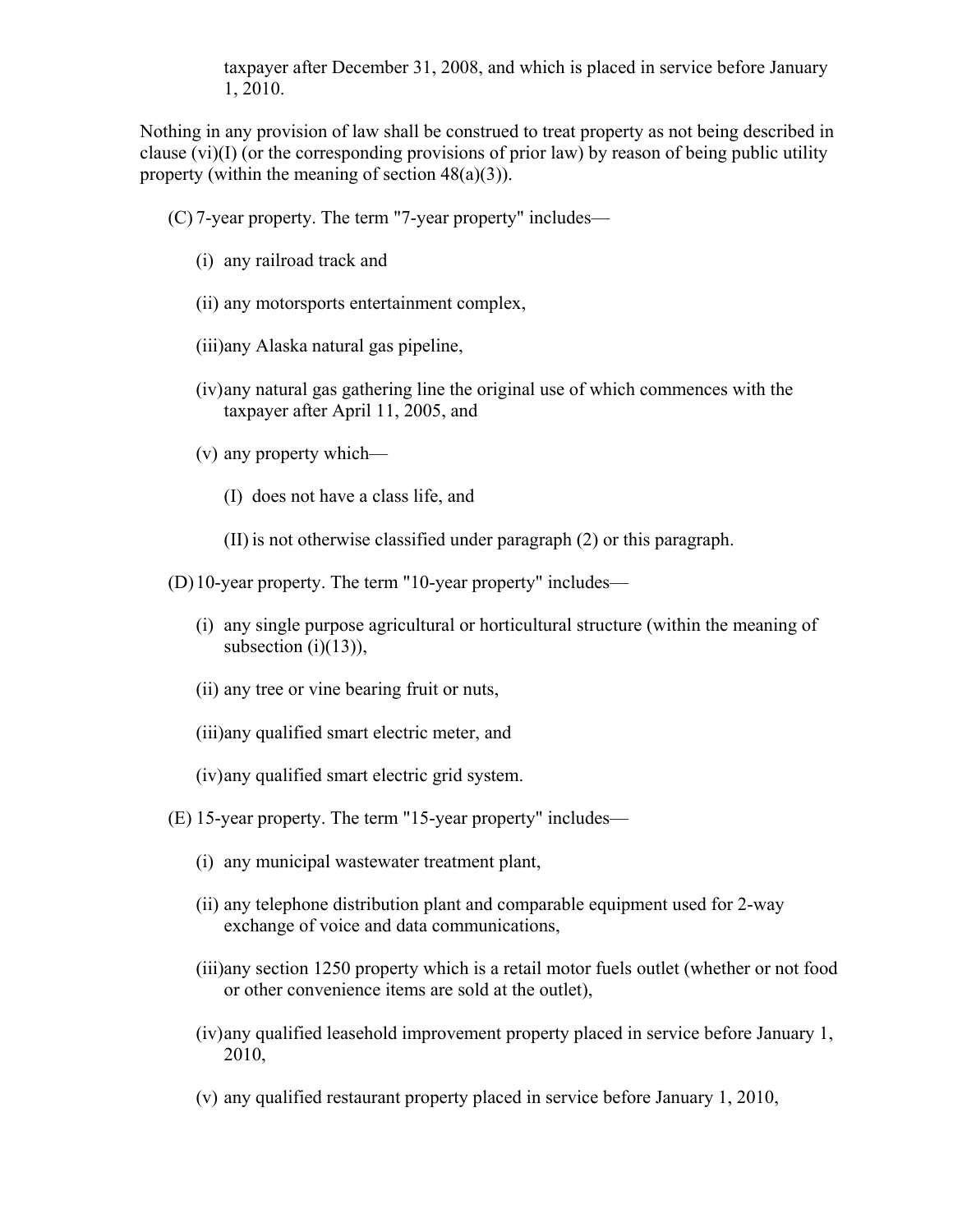(vi)initial clearing and grading land improvements with respect to gas utility property,

- (vii) any section 1245 property (as defined in section  $1245(a)(3)$ ) used in the transmission at 69 or more kilovolts of electricity for sale and the original use of which commences with the taxpayer after April 11, 2005,
- (viii) any natural gas distribution line the original use of which commences with the taxpayer after April 11, 2005, and which is placed in service before January 1, 2011, and
- (ix)any qualified retail improvement property placed in service after December 31, 2008, and before January 1, 2010.
- (F) 20-year property. The term "20-year property" means initial clearing and grading land improvements with respect to any electric utility transmission and distribution plant.
- (4) Railroad grading or tunnel bore. The term "railroad grading or tunnel bore" means all improvements resulting from excavations (including tunneling), construction of embankments, clearings, diversions of roads and streams, sodding of slopes, and from similar work necessary to provide, construct, reconstruct, alter, protect, improve, replace, or restore a roadbed or right-of-way for railroad track.
- (5) Water utility property. The term "water utility property" means property—
	- (A)which is an integral part of the gathering, treatment, or commercial distribution of water, and which, without regard to this paragraph, would be 20-year property, and
	- (B) any municipal sewer.
- (6) Qualified leasehold improvement property. The term "qualified leasehold improvement property" has the meaning given such term in section  $168(k)(3)$  except that the following special rules shall apply:
	- (A)Improvements made by lessor. In the case of an improvement made by the person who was the lessor of such improvement when such improvement was placed in service, such improvement shall be qualified leasehold improvement property (if at all) only so long as such improvement is held by such person.
	- (B) Exception for changes in form of business. Property shall not cease to be qualified leasehold improvement property under subparagraph (A) by reason of—
		- (i) death,
		- (ii) a transaction to which section  $381(a)$  applies,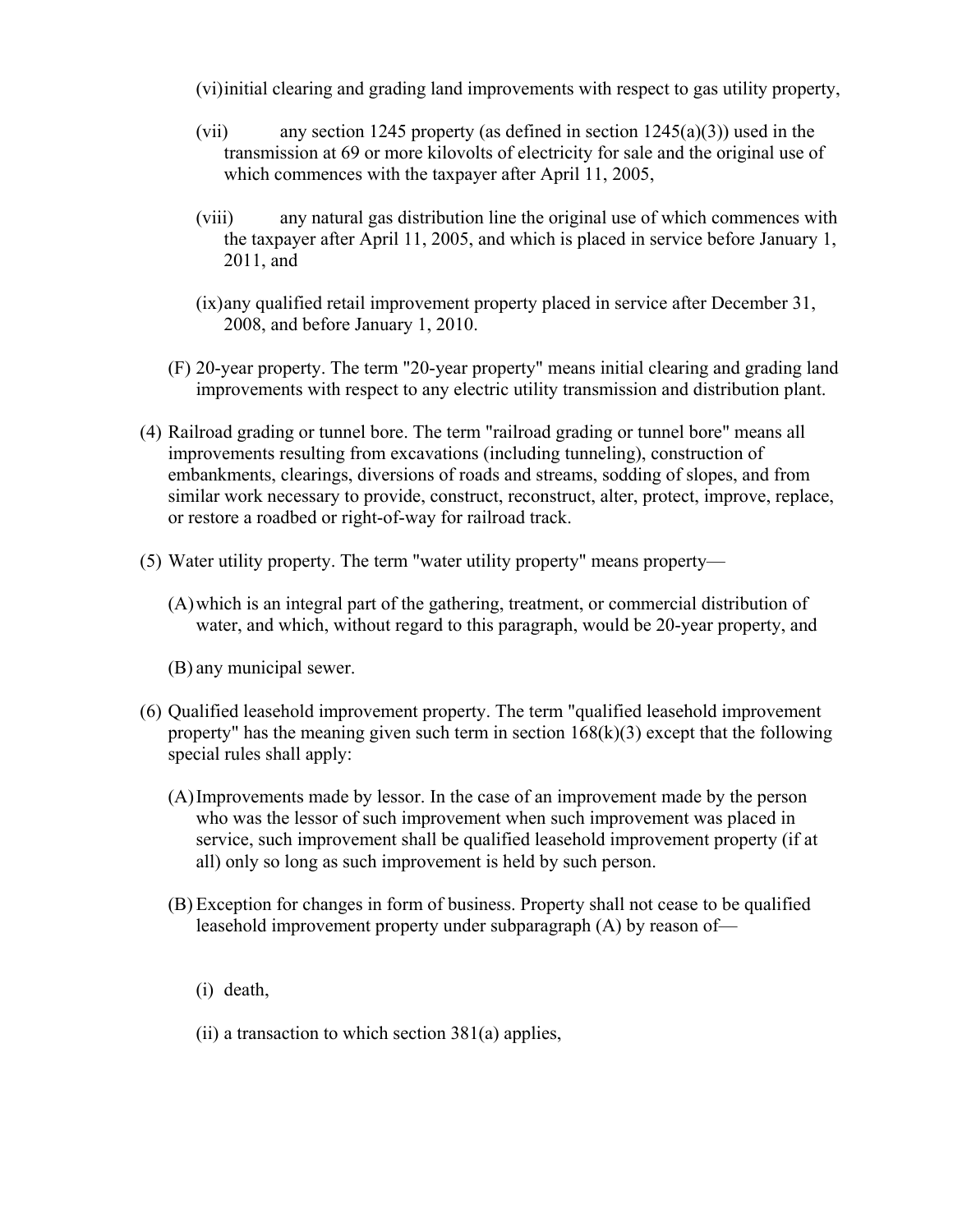- (iii)a mere change in the form of conducting the trade or business so long as the property is retained in such trade or business as qualified leasehold improvement property and the taxpayer retains a substantial interest in such trade or business,
- (iv)the acquisition of such property in an exchange described in section 1031, 1033, or 1038 to the extent that the basis of such property includes an amount representing the adjusted basis of other property owned by the taxpayer or a related person, or
- (v) the acquisition of such property by the taxpayer in a transaction described in section 332, 351, 361, 721, or 731 (or the acquisition of such property by the taxpayer from the transferee or acquiring corporation in a transaction described in such section), to the extent that the basis of the property in the hands of the taxpayer is determined by reference to its basis in the hands of the transferor or distributor.
- (7) Qualified restaurant property.
	- (A)In general. The term "qualified restaurant property" means any section 1250 property which is—
		- (i) a building, if such building is placed in service after December 31, 2008, and before January 1, 2010, or
		- (ii) an improvement to a building,

if more than 50 percent of the building's square footage is devoted to preparation of, and seating for on-premises consumption of, prepared meals.

- (B) Exclusion from bonus depreciation. Property described in this paragraph shall not be considered qualified property for purposes of subsection (k).
- (8) Qualified retail improvement property.
	- (A)In general. The term "qualified retail improvement property" means any improvement to an interior portion of a building which is nonresidential real property if—
		- (i) such portion is open to the general public and is used in the retail trade or business of selling tangible personal property to the general public, and
		- (ii) such improvement is placed in service more than 3 years after the date the building was first placed in service.
	- (B) Improvements made by owner. In the case of an improvement made by the owner of such improvement, such improvement shall be qualified retail improvement property (if at all) only so long as such improvement is held by such owner. Rules similar to the rules under paragraph (6)(B) shall apply for purposes of the preceding sentence.